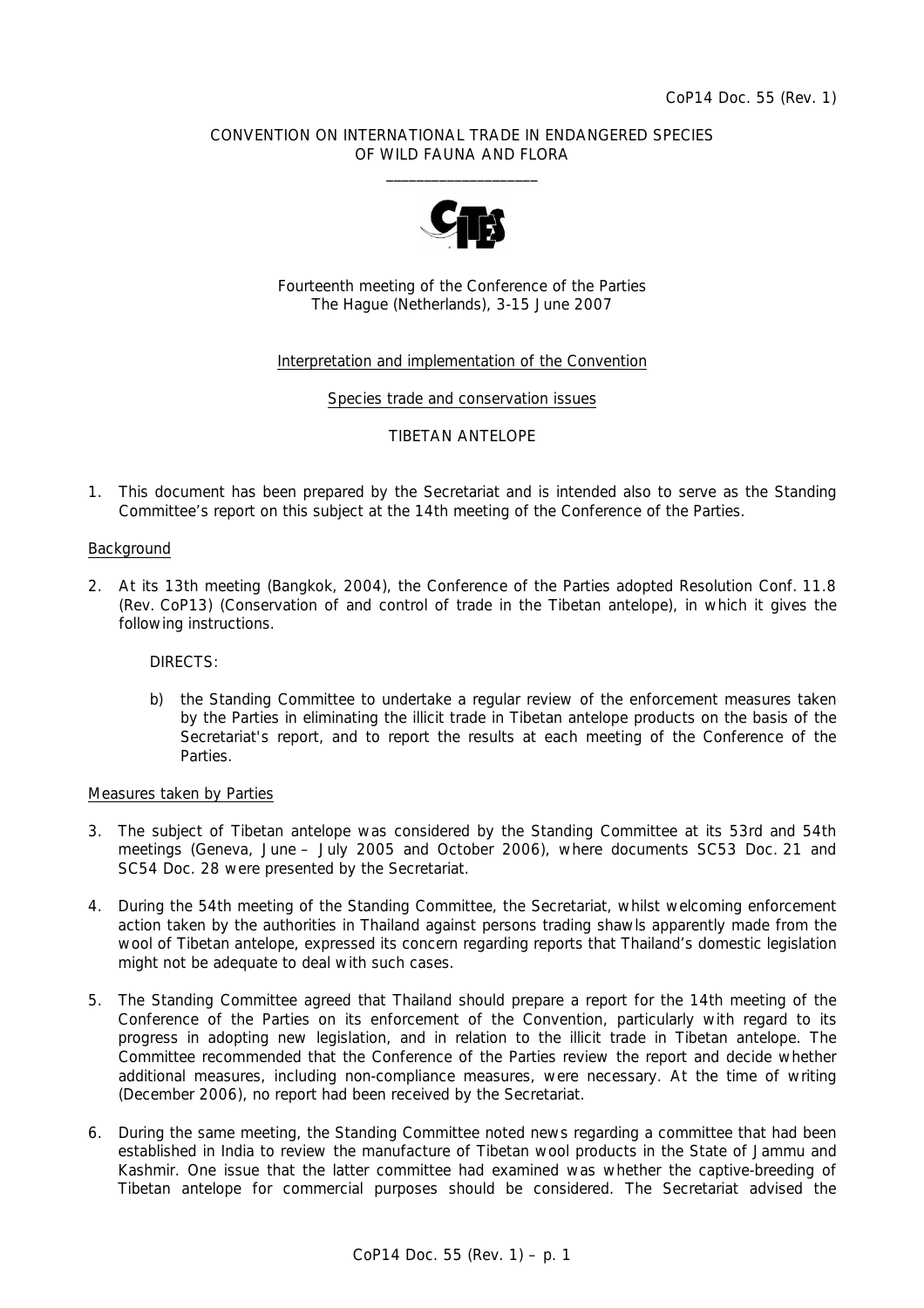Standing Committee that India's committee had determined that captive-breeding should not be considered.

## Population numbers of Tibetan antelope

7. China advised the Standing Committee at its 54th meeting that recent surveys indicated that population numbers of Tibetan antelope across China were estimated to have increased to 200,000.

## Other related issues and activities

- 8. Historically, enforcement officers have been able to identify shawls made from Tibetan antelope wool (known as 'shahtoosh') by their extremely fine texture. Shahtoosh shawls have historically been so markedly different from others and of such high-quality that experienced officers could usually distinguish them from other similar products by simply handing them.
- 9. However, several law enforcement agencies have recently noted shawls appearing on the market that are made from goat wool but manufactured to a quality very similar to that of shahtoosh. So similar that experienced officers have mistakenly initially identified them as shahtoosh. It has also been noted that shawls are available that contain a mixture of shahtoosh and other fine wools, such as pashmina. Whilst enforcement officers have always sought confirmation of identification by forensic science staff following seizures, these latest discoveries may make officers reluctant to seize products.
- 10. Several laboratories and forensic science facilities around the world have the necessary experience and skills to identify the wool of Tibetan antelope, either by morphological examination or DNA profiling and the Secretariat is willing to provide advice on this subject to any law enforcement agency that requires it.
- 11. It is clear, from the seizures that are regularly conducted and the poaching of the species in China, that illicit trade in Tibetan antelope continues to be a problem for the Convention. China continues to give a high priority to anti-poaching efforts. Such efforts must be matched by consumer States but experience suggests that shahtoosh shawls can be found wherever there is a demand for luxury fashionable clothing. The Secretariat is grateful to the Interpol Wildlife Working Group for continuing to make combating such trade a priority in its activities.

#### Conclusion

12. The above, together with documents SC53 Doc. 21 and SC54 Doc. 28, summarizes the work conducted in relation to Tibetan antelope. The Secretariat will provide an oral report at CoP14 on any further developments.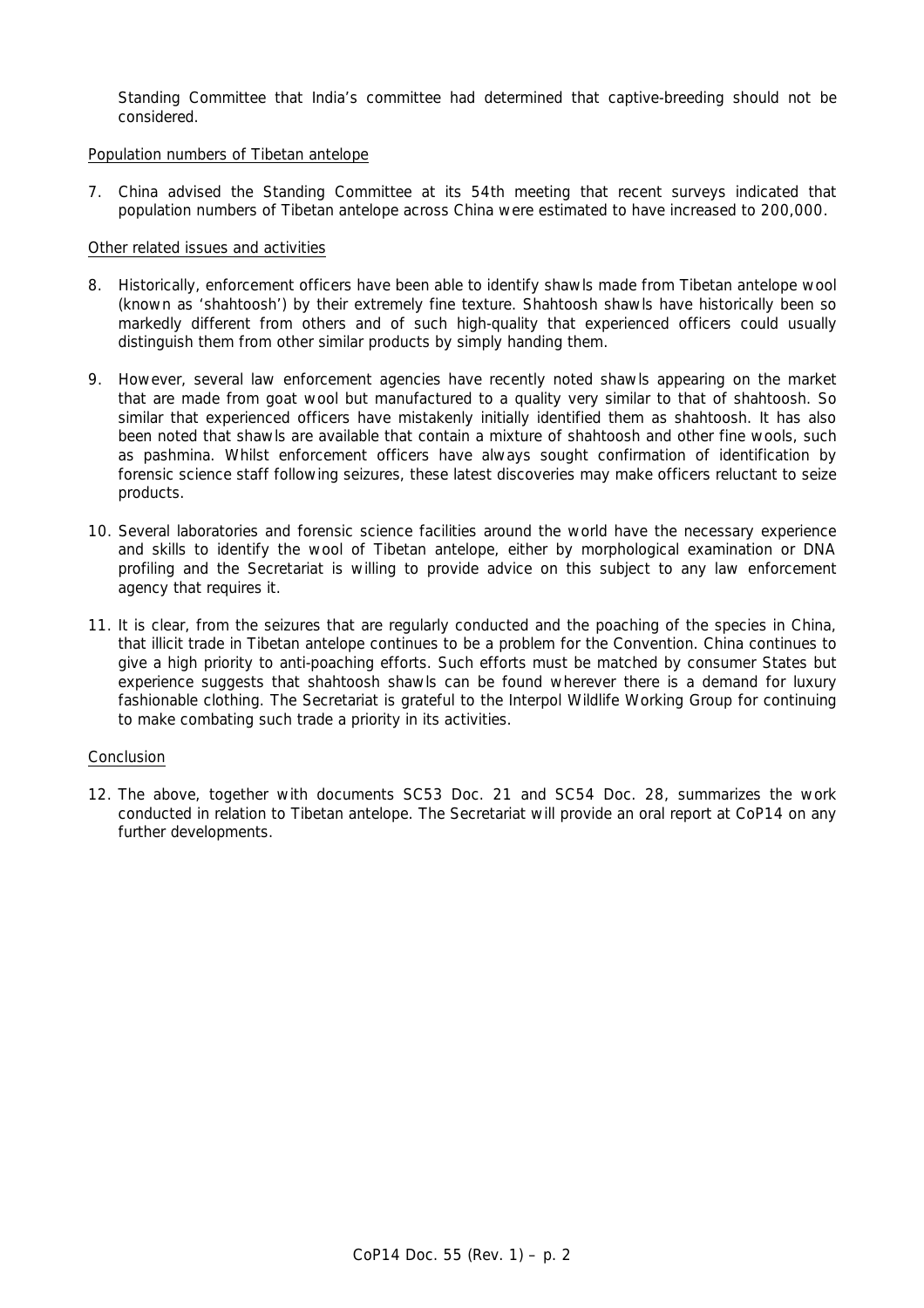# REPORT SUBMITTED BY THAILAND FOR THE 14TH MEETING OF THE CONFERENCE OF THE PARTIES

In accordance with the decision of the 54th Standing Committee meeting, below is the report submitted by Thailand for the 14th meeting of the Conference of the Parties. It is noted that the information and activities mentioned are mainly from the 2005 fiscal year (October 1, 2005 – September 31, 2006), except when indicated otherwise.

# 1. Legislation

- a) In order to fully meet the requirements of CITES by using two principle laws, WARPA and Plant Act (No. 2) B.E.2535, Thailand has made efforts to improve its national legislation for CITES implementation. The WARPA amended in 1992 was then intended to comply with CITES. Though this WARPA is fully implemented, supported legislations such as the Custom Act B.E. 2469 (1926), the Commercial Registration Act, B.E. 2499 (1956), and the Animal Epidemics Act B.E. 2499 (1956), and Export and Import of Goods Act B.E. 2522(1979) are also applied to CITES implementation.
- b) Despite WARPA legislation is fully implemented, with other laws mentioned above, the previous government initiated the policy to update laws all over the country. Because of this opportunity, in the last couple of years the Department of National Parks, Wildlife and Plant Conservation (DoNP) proposed to improve WARPA as one of the natural resources laws to protect Thailand's natural resources. This revised legislation aims to modernize and re-categorize the articles to be better in implementing not only for domestic wildlife management, but for compliance with international agreements as well. The new revision has also provided significant roles of people participation in helping the government sector to protect Thailand's wildlife habitats and species, i.e., the committee at local levels. This new revision will provide significant mechanisms in managing and researching Thailand wildlife resources. As of December 2006, the new revision was at the secretariat office of the Prime Minister office. The revised legislation is still there since the political change in Thailand on September 19, 2006. This new revision may need to wait until the new elected-government comes to office to make a decision. However, it should be further noted that the timelines described for Cabinet consideration and Parliament ruling from the up coming government can only be approximate. The approvals depend on other pending, unrelated legislation, and day to day business of Cabinet and Parliament.
- 2. Law Enforcement Activities

 To comply with the Articles VIII and XIV of the Convention, as well as recommended in Resolution Conf. 11.8 (Rev. CoP13), Thailand by 3 Management Authorities, DoNP, Department of Agriculture, and Fisheries Department, has made significant progress in implementing CITES. Principle Laws such as Wild Reservation and Protection Act B.E. 2535 (1992) or WARPA and Plant Act (No. 2) B.E.2535 are implemented. Support Acts such as the Custom Act B.E. 2469 (1926), Pant Act (No. 2) B.E.2535, the Commercial Registration Act, B.E. 2499 (1956), the Animal Epidemics Act B.E. 2499 (1956), and Export and Import of Goods Act B.E. 2522(1979) are also applied to CITES implementation. Ministerial regulations have been applied; checking points are set up along the border with neighbouring countries, and at international sea and air ports. With efforts from these 3 Authorities, together with their partners from the Thai police, customs and relevant governmental organizations, as well as the support from Non-Governmental Organizations, the following activities were implemented.

- 2.1 CITES activities at the national level
	- a) Thailand cracks down on illegal trade in CITES and endangered species. According to statistics from October 1, 2005 to September 31, 2006, DoNP, with cooperation from governmental counterparts (i.e., police, customs) and related non-governmental organization (i.e., TRAFFIC), intercepted 36 cases with confiscating 48 endangered species (3,241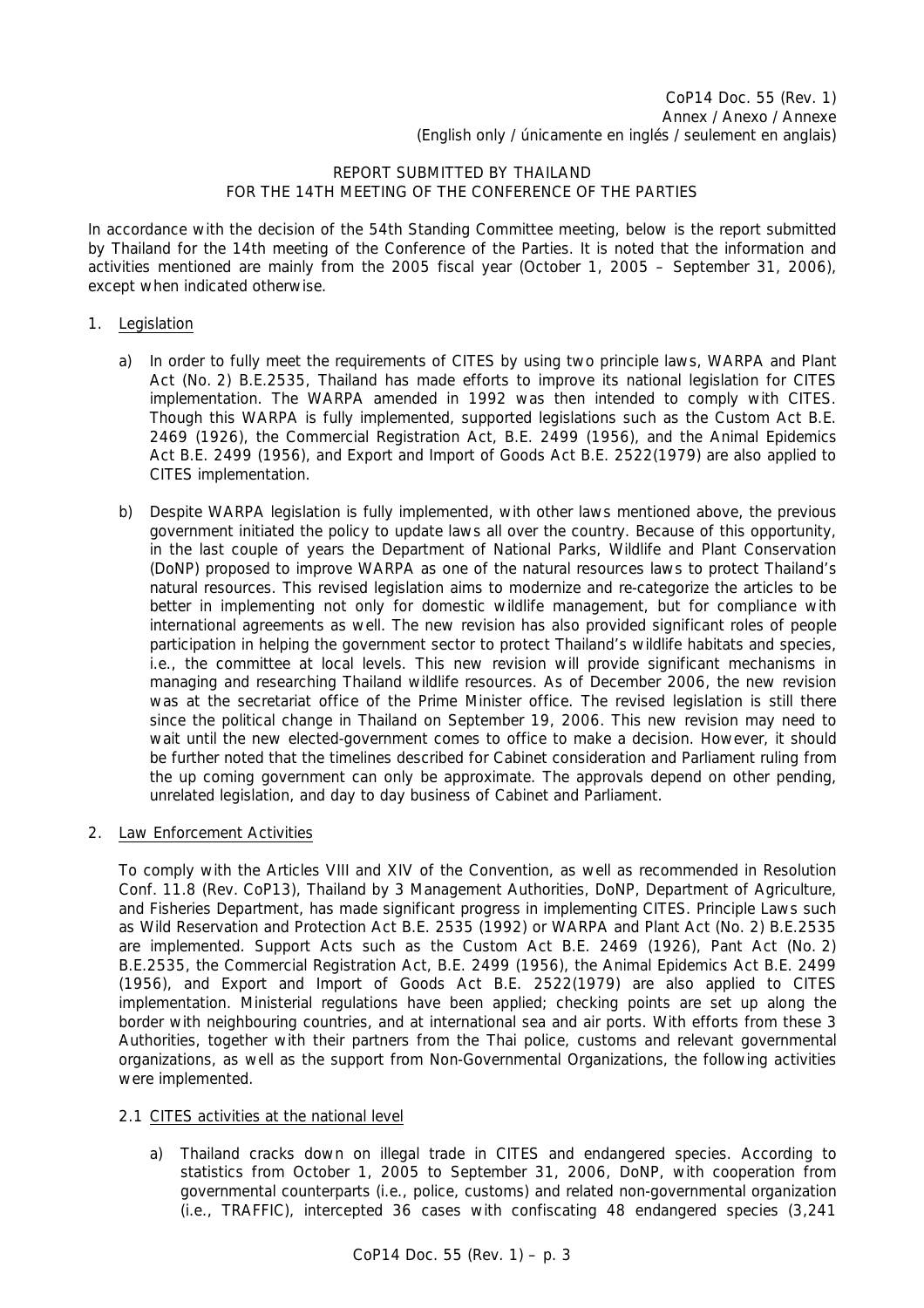animals) and parts or derivatives of 28 endangered species (734 animals). During 2005- 2006, The Department of Agriculture confiscated 9 cases, with 7,181 plants/species (Orchid, Cycas, Cactus and Succulents combined) and Fisheries Department confiscated 39 cases. In 2006, The Customs Department seized 11 cases (1,623 individuals).This statistics do not include the cases operated by the Thai Police.

- b) In order to build capacity and strengthen cooperation on CITES enforcement by expanding networks among CITES authorities and related parties, the CITES Management Authorities has organized several trainings, seminars, and meetings at national level as follows:
	- 3 CITES Management Authorities meetings on March 7, 2006, at DoNP
	- The Seminar on Law Enforcement on Thailand and CITES Wild fauna and Flora Species, February 19-21, 2006, Khao Yai National Park, Thailand (Funded by WildAid)
	- The Thai national network committee on ASEAN Wildlife Network Enforcement Network meeting on May 17, 2006, at Ministry of Natural Resources and Environment (MoNRE)
	- Laws and CITES Training on June 22-24, 2006, at Khao Yai Training Center, Khao Yai National Park
	- Introduction to CITES/Controlling Illegal Wildlife Trade Training Workshop on August 9 to 11, 2006, at International Laws Enforcement Academy (ILEA), Bangkok, funded by TRAFFIC
	- CITES Species Identification Training on August 21-23, 2006, at Chaum Training Center, Petchaburi Province
	- MIKE Training, August 8-12 and September 5-9, 2006 at MIKE sites, western Thailand
	- MIKE IT Training, July 17-21, 2006, Kasetsart University, Bangkok, Thailand
	- MIKE GIS Training, December 18-22, Forestry Lab, Kasetsart University, Bangkok, Thailand.
- c) Network:
	- To support the ASEAN Wildlife Law Enforcement Network (ASEAN-WEN), Thailand designated DoNP as the focal point of the network. The National Wildlife Law Network Committee was set up by MoNRE executive no.316/2548, dated August 29, 2005. The network consists of 22 organizations such as DoNP, Department of Agriculture, Fisheries Department, Thai Police, Thai Police, Custom Department, Air and Sea Port Authorities, Thai Airways International, Forestry Department, Department of Live Stock Development, Public Relations Department, Tourism Authority of Thailand.
	- As the lead country on the objective 2 of the ASEAN Regional Action Plan on Trade in Wild Fauna and Flora (2005-2010) to promote networking among relevant law enforcement authorities in ASEAN countries to curb illegal trade in wild fauna and flora, Thailand set up the office of Programme Coordination Unit of ASEAN Wildlife Enforcement Network located at DoNP. This office will be the centre for information exchange and coordination of enforcement work in the region.
	- To improve communication by networking among related agencies, Thailand, by DoNP with support from the Department of Agriculture and Fisheries Department, organized National Interagency Training Workshop at ILEA as mentioned above. Participants attending the workshop were from various governmental (i.e., customs, police) and non-governmental organizations (i.e., TRAFFIC, WCS), including private sectors (i.e., Fed-ex) to learn about CITES. This Training Workshop provided the opportunity to improve communications among CITES and non-CITES agencies. Many cases on CITES recently intercepted in Thailand were the results from this network.
- d) To build up public awareness on CITES, especially among sellers, DoNP, Department of Agriculture, Fisheries Department, and Thai police organized a seminar on CITES issues at Chatuchak market in Bangkok on August 4, 2006. DoNP also set up the wildlife campaign project in December 2006. This project aims to build awareness on wildlife illegal trade. It will be conducted domestically (both local issues targets through mass media and printed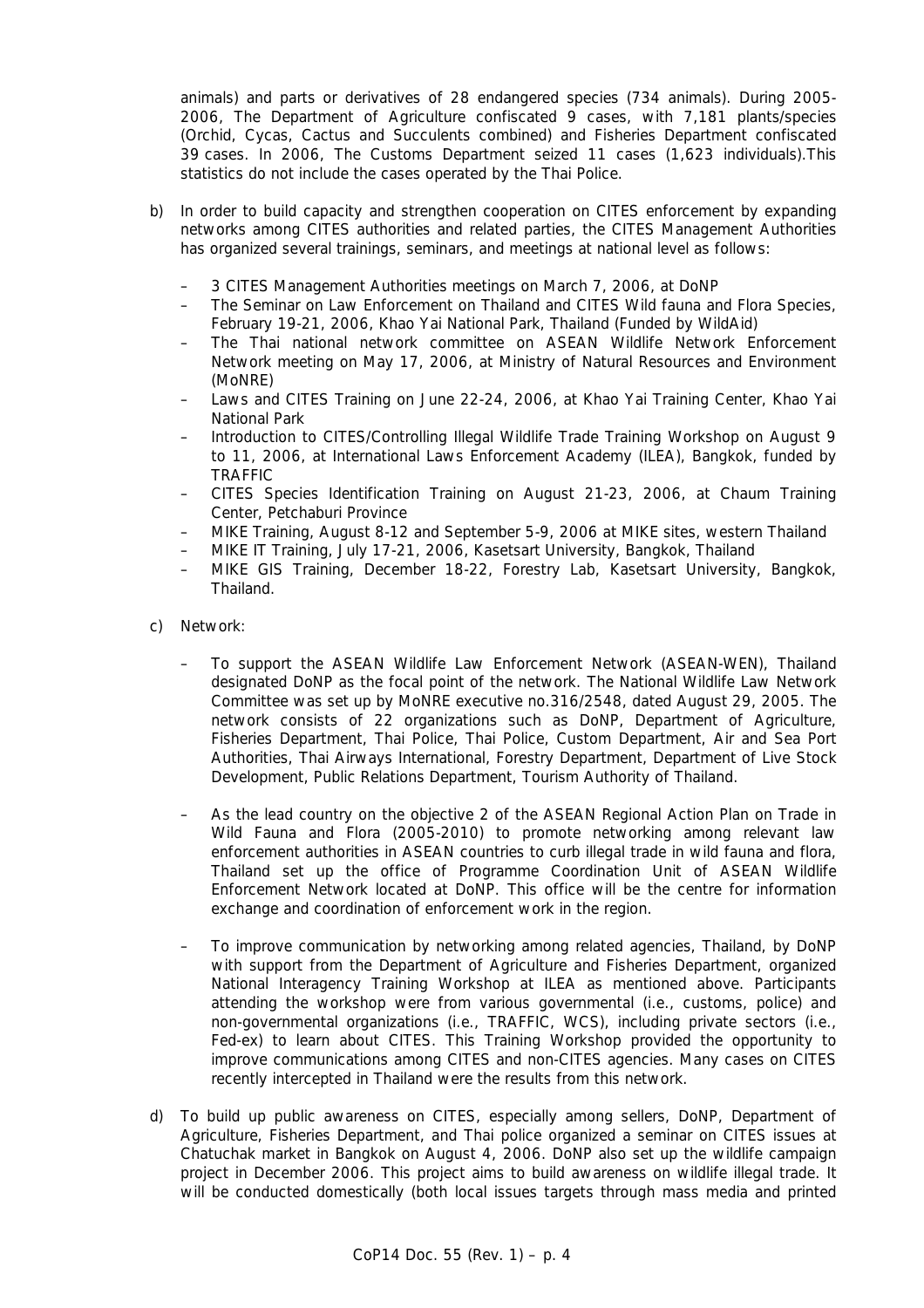matters, i.e., signs, brochures, leaflets. Domestic airports, local markets, and hotels will be targeted for domestic public relations.

## 2.2 Activities at the international level

 Many actions have been undertaken to promote regional or sub-regional coordination and cooperation in enforcement and implementation of CITES. These are listed below:

- a) To implement CITES, the repatriation of orangutans was conducted under ASEAN-WEN. Several meetings between the representatives from Thailand and Indonesia were conducted.
- b) Many cases of communication between 3 CITES MA of Thailand and MA of CITES members, among the countries in the network, or between the networks, have been contacted, e.g., validate the permits, passing information on illegal cases.
- c) In order to enhance the cooperation on the conservation and trade with neighbouring countries, a possibility of exchange between officials working in the field of CITES was discussed, i.e., between Thailand and Lao, Thailand and Cambodia. Further discussion is needed to get funding support. These mutual visits are expected to start soon when funding is available.
- d) To strengthen the cooperation at the regional level, Thailand organized several international trainings, seminars, and meetings at national level as the following:
	- ASEAN Regional Law Enforcement Network, 17-21 October 2005, Khao Yai National Park, Thailand
	- The Special Meeting of the ASEAN Ministers Responsible for the Implementation of CITES held on November 31 and 1 December 1, 2005, Bangkok
	- The repatriation of the orangutan meeting, on April 21-22, 2006, at Rama Gardens Hotel, Bangkok
	- International Executive Seminar on Implementing the ASEAN-WEN, May 22-25, 2006, Bangkok, Thailand.
- e) To improve communications, building capacity, and expand the network, Thailand sent CITES staff to attend international workshops, meetings, trainings and seminars as the following:
	- The second Mekong sub-regional CITES implementation and enforcement workshop, July 4-7, 2006, Kunming, Yunnan, China
	- CITES and Livelihoods Workshop, Kirstenbosch Botanical Gardens, September 5-7, Cape Town, South Africa
	- The 54th Standing Committee meeting, on October 2-6, 2006, Geneva, Switzerland
	- The 3rd Australia Environmental Law Enforcement and Regulators Network (AELERT) annual meeting, November 22-24, 2006, Sydney, Australia
	- Coalition Against Wildlife Trafficking (CAWT), November 20-21, London, England
	- CITES Law Enforcement Seminar: Learning from Each Other, November 21-23, 2006, Hong Kong
	- The 4th Meeting of the ASEAN Experts Group on CITES, November 28-29, 2006, Manila, Philippines.

#### 3. Illicit Trade in Tibetan Antelope (*Pantholops hodgsonii*)

 a) To protect Tibetan antelope *(Pantholops hodgsonii)*, which is the Appendix-I species, Thailand has made great efforts to combat with illegal trades on this species, especially its parts and derivative or Shahtoosh. On July 17, the staff from the CITES office in cooperation with the Thai police exercised this laws to the shatoosh case by seizing shatoosh shawls from a seller, which declared the goods as pashmina. Also, with the technical support from US fisheries and Wildlife, funding support from UDA Forest Service, and coordinating support from interested party (WildAid), the staff from the US lab was brought to Thailand during the first week of December 2006, to help identify the questionable shawl at the Veterinary Medicine lab of Mahidol University. One-day workshop on Shahtoosh identification was also organized on December 6, 2006. Sixty participants from CITES Management and Scientific Authority of